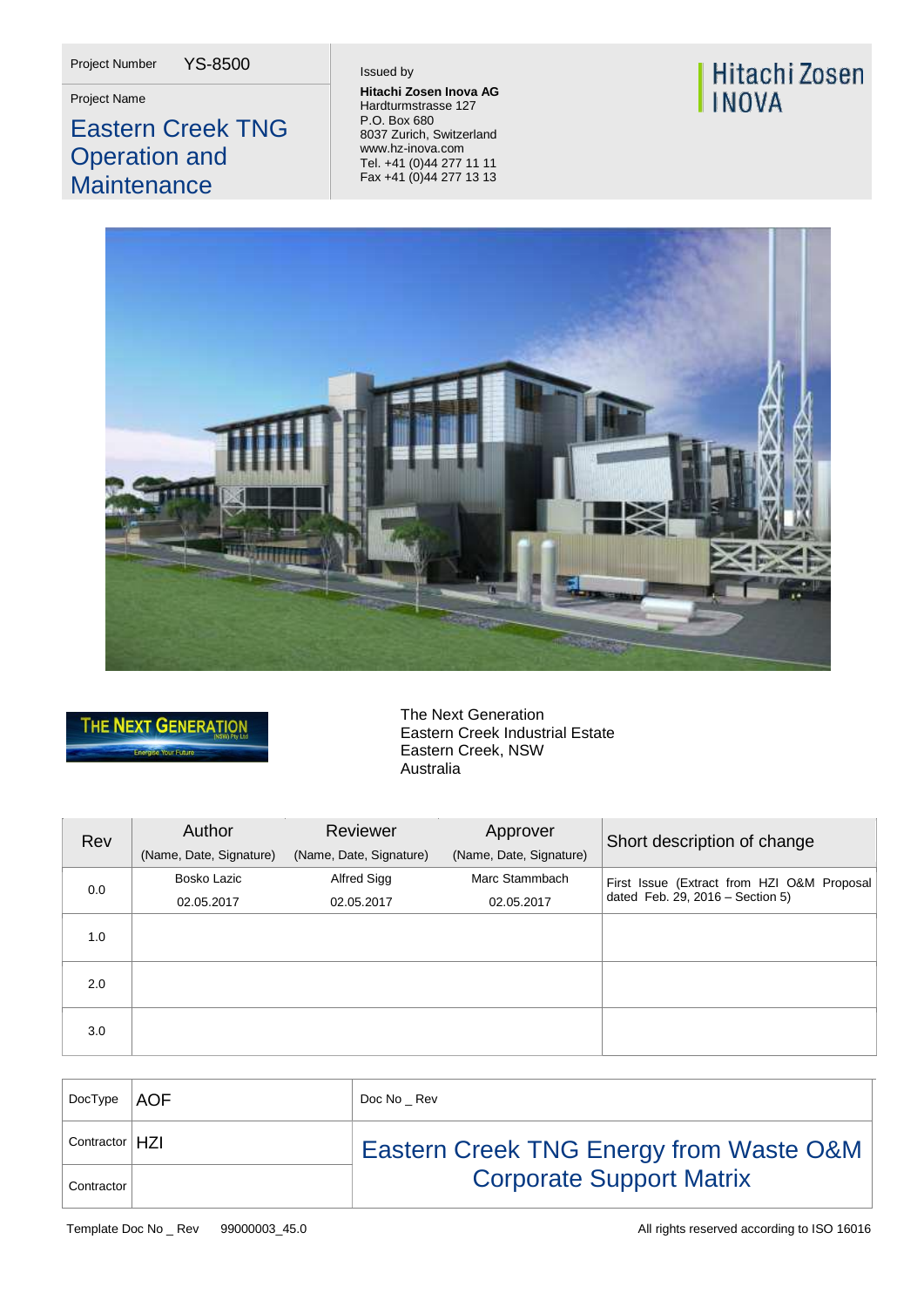

Project: Eastern Creek TNG O&M DocNo:

# **Table of Content**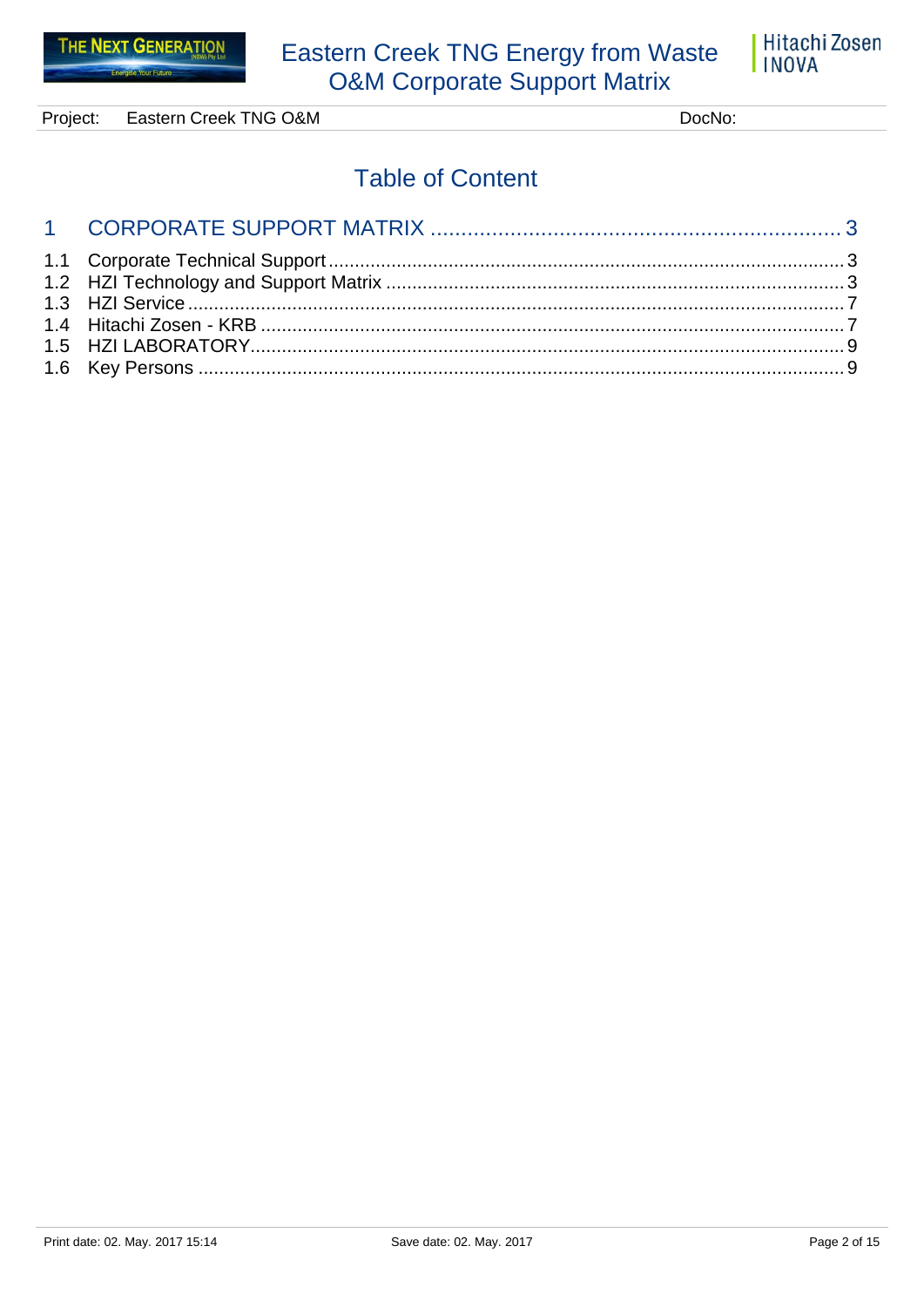

# <span id="page-2-0"></span>**1 CORPORATE SUPPORT MATRIX**

### <span id="page-2-1"></span>**1.1 Corporate Technical Support**

The new Eastern Creek EfW plant operations and maintenance organisation will be fully supported by Hitachi Zosen Corporation and its wholly owned subsidiary HZI, headquartered in Zurich, Switzerland. Together they form a global leader in EfW plant design and associated environmental control technologies, related research and development, component and plant engineering and design, procurement, construction, erection, commissioning as well as operation and maintenance.

HZI in turn is the owner of the following subsidiaries:

- Hitachi Zosen KRB AG in Buchs, Switzerland
- Hitachi Zosen Inova Sydney Plant Management Company (HSPMC) in Sydney, Australia to be established

Fig. 5.1 depicts the organization chart and the integration of the new HSPMC into Hitachi Zosen Corporation. The planned locally registered operations & maintenance company for The Next Generation EfW plant will be a wholly-owned subsidiary of Hitachi Zosen Inova AG, Zurich, Switzerland.

As the Original Equipment Manufacturer (OEM) for all the key Energy-from-Waste technologies including waste feed path, combustion system, grate, boiler and the flue gas treatment and emission control equipment, and as the EPC contractor for the turn-key EfW plant, HZI is uniquely qualified to assist the plant in achieving high levels of performance, reliability and availability. Also as a major corporation and global supplier, HZI provides support service organizations in engineering, supply chain management, health & safety and human resource development. As a full service organization, HZI personnel and resources are always available to support plant operations and maintenance.

HZI currently has over 400 staff employed at its headquarters in Zurich, Switzerland.

### <span id="page-2-2"></span>**1.2 HZI Technology and Support Matrix**

The locally registered firm, HSPMC, will be operating and maintaining The Next Generation EfW plant with its dedicated 48 employees (see Sections 6.3 and 6.4). This organization will be supported by HZI Zurich. The latter, in turn, can draw on the resources of HZC. Figure 5.2 shows the HZI support matrix that will be available to the team at The Next Generation EfW plant.

HZI's Zurich home office engineering organization consists of over 400 engineers, technicians, designers, and other professionals covering every aspect of plant design, functionality and management. They include the combustion, steam generation, power generation, flue gas treatment, research & development (R&D) and procurement areas. The project execution department employs105 professionals. This department encompasses project management, project engineering, civil engineering, EI&C engineering as well as commissioning. Last but not least the service department employs 45 professionals specialized in executing plant overhauls (outages), retrofits, spare parts deliveries, AD service, O&M proposals and O&M management areas.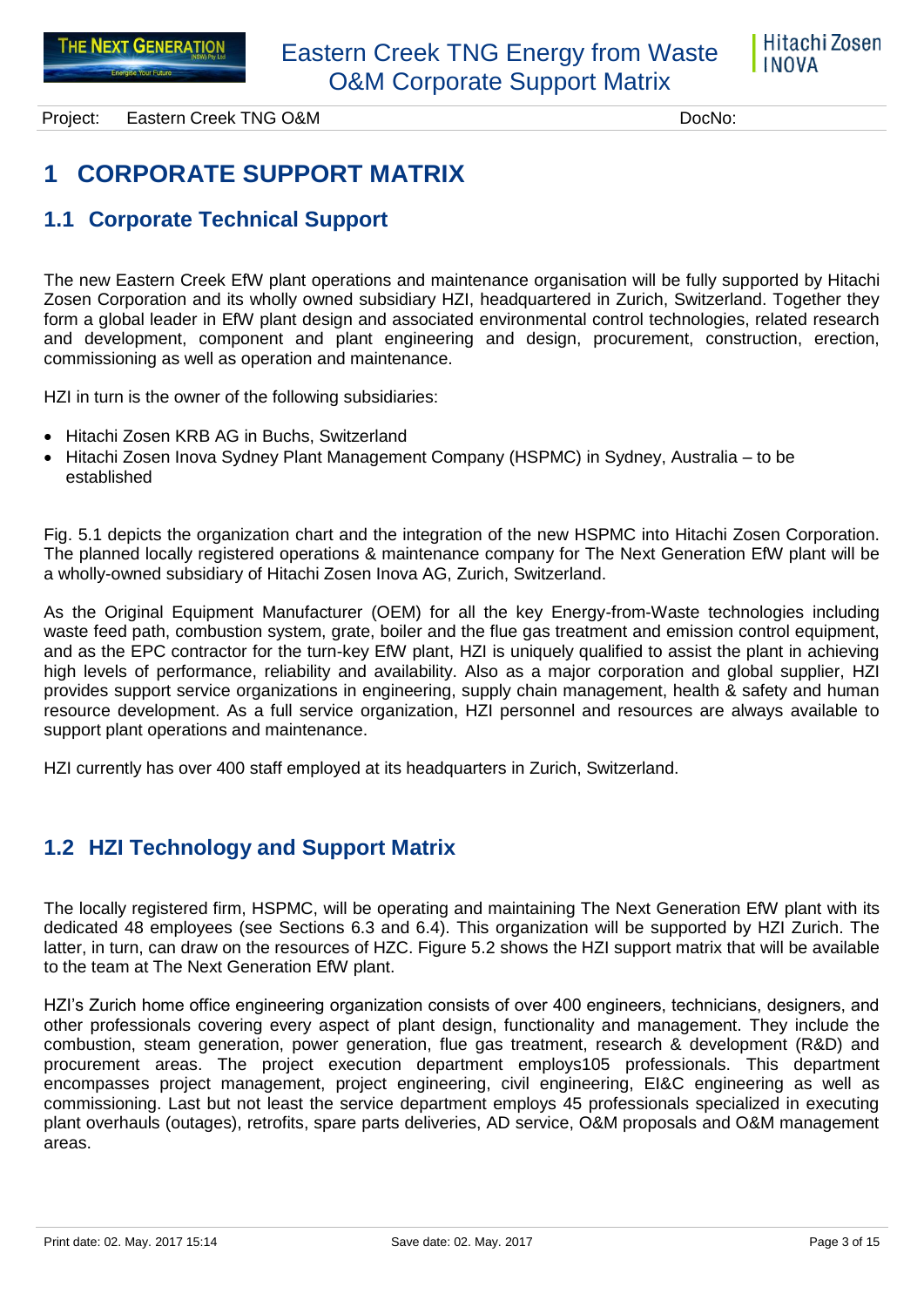

Project: Eastern Creek TNG O&M DocNo: DocNo:

The HSPMC employees will be able to count on the support of the commissioning team consisting of 19 professionals to support them on issues of plant operation. The Eastern Creek O&M Maintenance crew can draw on a pool of 14 outage managers and 6 spare parts professionals from the HZI Switzerland Service department.

The HSPMC local team will also be able to count on the support of a very large and experienced team of professionals in the technical and process consulting disciplines. Thus a total of 140 professionals and experts from the technical departments CSP, FGT, WSC, EIC, BOP, Civil and the Laboratory from HZI will be available to support the operations and maintenanc83768376e teams of the HZI-Sydney Plant Management Company.

In the practical disciplines, such as human resource management and for legal matters a combined team of 11 professionals is available to support the HSPMC administration.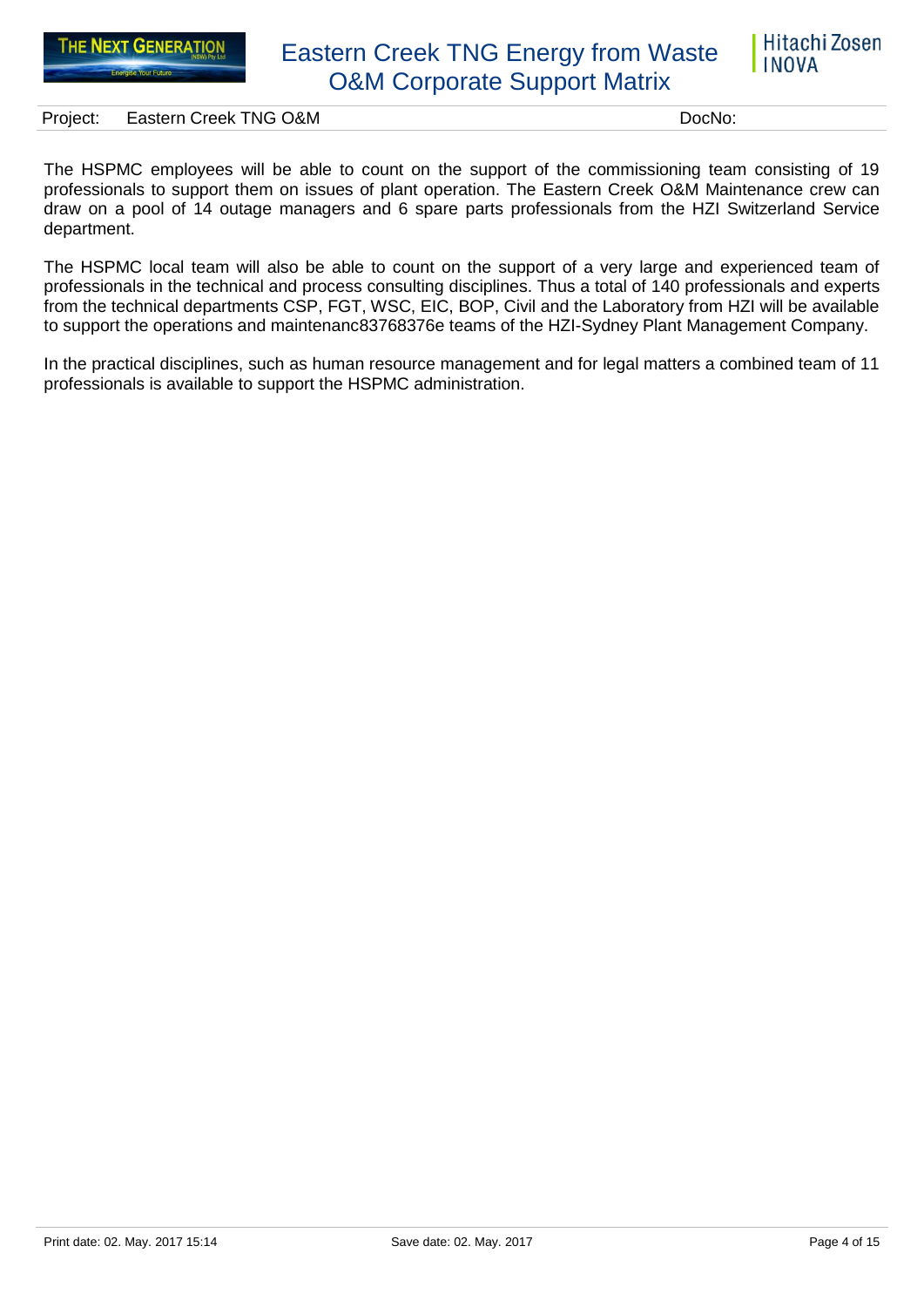### Hitachi Zosen **INOVA**

Project: Eastern Creek TNG O&M DocNo: DocNo:

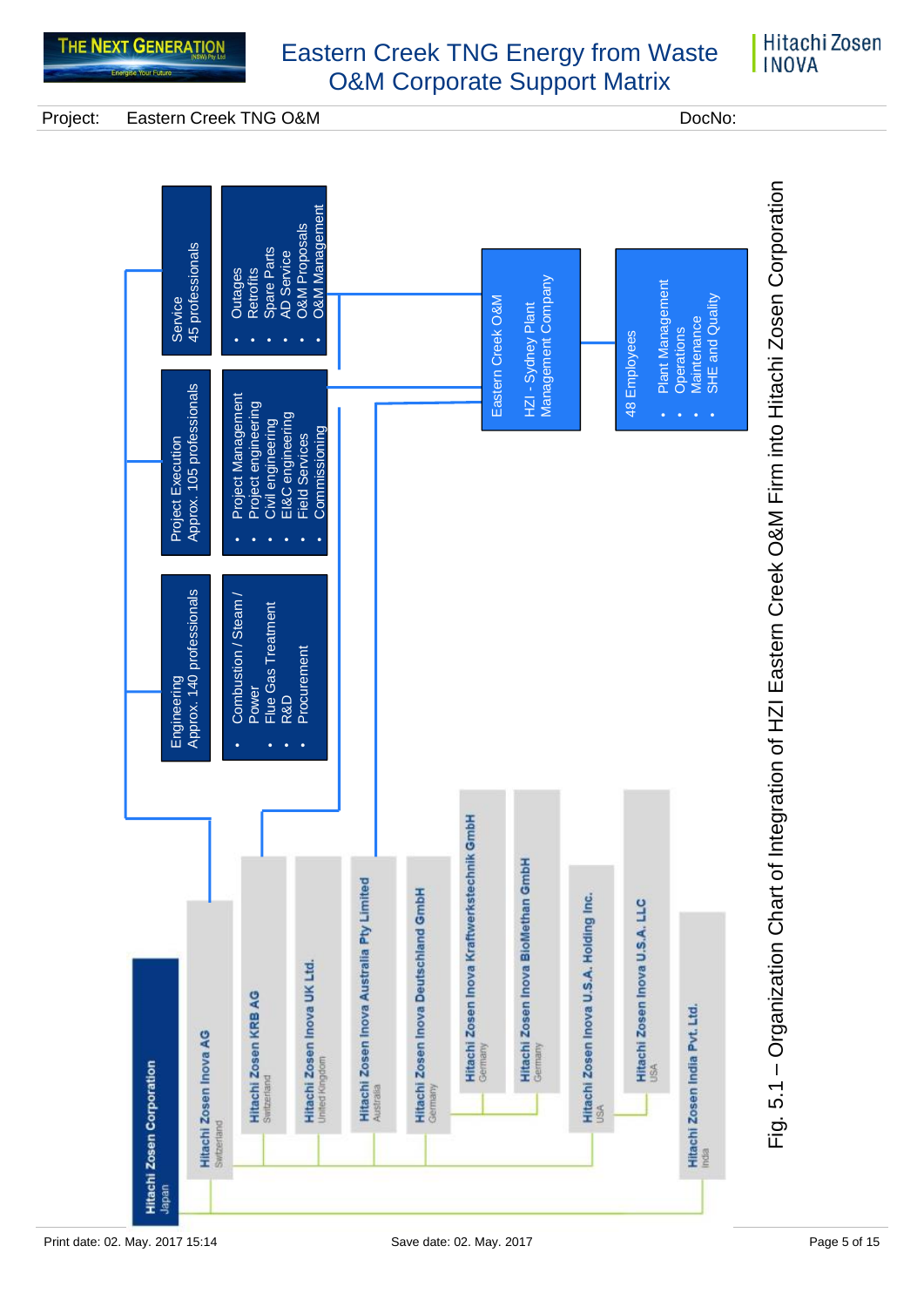

|                                  | HZI/HZI-UK                                                     | <b>HZI Execution</b>                                  | <b>HZI Service</b>              | Project:              |
|----------------------------------|----------------------------------------------------------------|-------------------------------------------------------|---------------------------------|-----------------------|
| Eas. Creek O&M<br>Administration | $HR(8)$<br>Legal $(3)$                                         |                                                       |                                 |                       |
| Eas. Creek O&M<br>Operations     |                                                                | Commissioning (19)                                    |                                 |                       |
| Eas. Creek O&M<br>Maintenance    |                                                                |                                                       | Spare Parts (6)<br>Outages (14) | Eastern Creek TNG O&M |
|                                  | Technical disciplines and process consulting                   |                                                       |                                 |                       |
|                                  | HZI Engineering                                                | HZI Service/HZI KRB                                   |                                 |                       |
| Eas. Creek O&M<br>Operations     | CSP, FGT, WSC, EIC, BOP,<br>Civil, Laboratory<br>(Approx. 140) |                                                       |                                 |                       |
| Eas. Creek O&M<br>Maintenance    |                                                                | KRB boiler parts (26)<br>Engineering (11)<br>Retrofit |                                 |                       |
|                                  | Numbers in brackets indicate number of professionals involved  |                                                       |                                 |                       |
|                                  | $Fig. 5.2 - Support$                                           | Matrix for the HZI Australia O&M Business             |                                 | DocNo:                |
|                                  |                                                                |                                                       |                                 |                       |
|                                  |                                                                |                                                       |                                 |                       |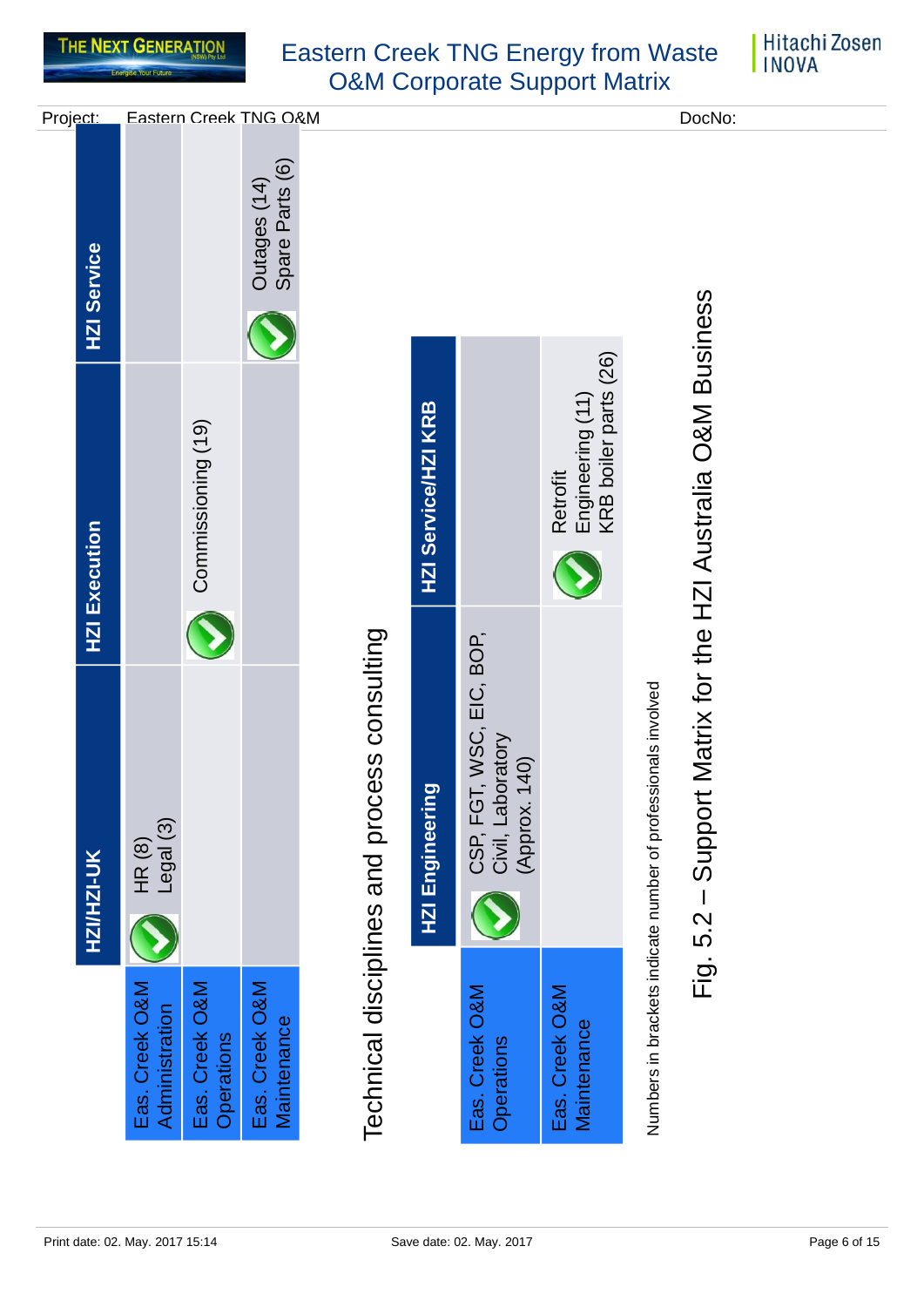Hitachi Zosen **INOVA** 

Project: Eastern Creek TNG O&M DocNo: DocNo:

### <span id="page-6-0"></span>**1.3 HZI Service**

HZI's service organization specializes in meeting the needs of plant plant plant operators after they have taken over the EfW plant, following commissioning. Their services include the delivery of spare parts, the parts, the organization, project management, staffing and execution of **plant and plant** plant overhaul outages, upgrades and retrofits and general engineering engineering services related to EfW plant operation.

More than 40 professionals are at the plant operator's disposal, **including 11** including 11 from engineering, 14 outage project managers and 6 **From Manual Constitution** employees in the spare parts department.

The HZI service organization's plant overhauls include; grate and ram feeder rebuilds, boiler cleaning and repairs, refractory maintenance, IBA extractor maintenance, scrubber and fabric filter repairs, filter repairs, fan maintenance, etc.





HZI grate<br>
MEZI grate<br>
Sweden, Switz<br>
Netherlands, Sp<br>
The number of service organization<br>
steading in the sweden, Switz<br>
Netherlands, Sp<br>
The number of service organization<br>
by HZC who prear.<br>
Year.<br>
The number of service

HZI's service organization has conducted overhauls in the following countries: Germany, Sweden, Switzerland, Czech Republic, Italy, Netherlands, Spain, Austria, UK and Luxembourg. The number of annual overhauls that HZI's service organization has conducted per year has steadily risen to over 50 in 2013. This is topped by HZC who performs over 100 overhauls each year.

## <span id="page-6-1"></span>**1.4 Hitachi Zosen - KRB**

KRB Boiler and Piping Fabrication Workshop is HZI's wholly owned subsidiary in Buchs, Switzerland, shown in Fig. 5.5. KRB specializes in the manufacture and repair of boiler pressure parts and equipment components. Machine capabilities include welding robots for membrane walls, surface cladding (Inconel) of tubes and membrane walls (Fig. 5.5 a), bending of boiler tubes and membrane walls, to name just a few. KRB also manufactures HZI-designed systems for EfW plants such as bottom ash extractors (Fig. 5.5 e), ram feeders as well as grate elements (Fig. 5.5 c) and is available to install boiler parts and equipment on site at EfW plants (Fig. 5.5 b) or consult in optimizing such repairs. As such KRB and its staff of 26 constitute an important support organization for HZI's O&M activities.

Furthermore, KRB's services also include the measurement of wall thickness on all pressure parts of a boiler as well as the wall thickness of Inconel cladding.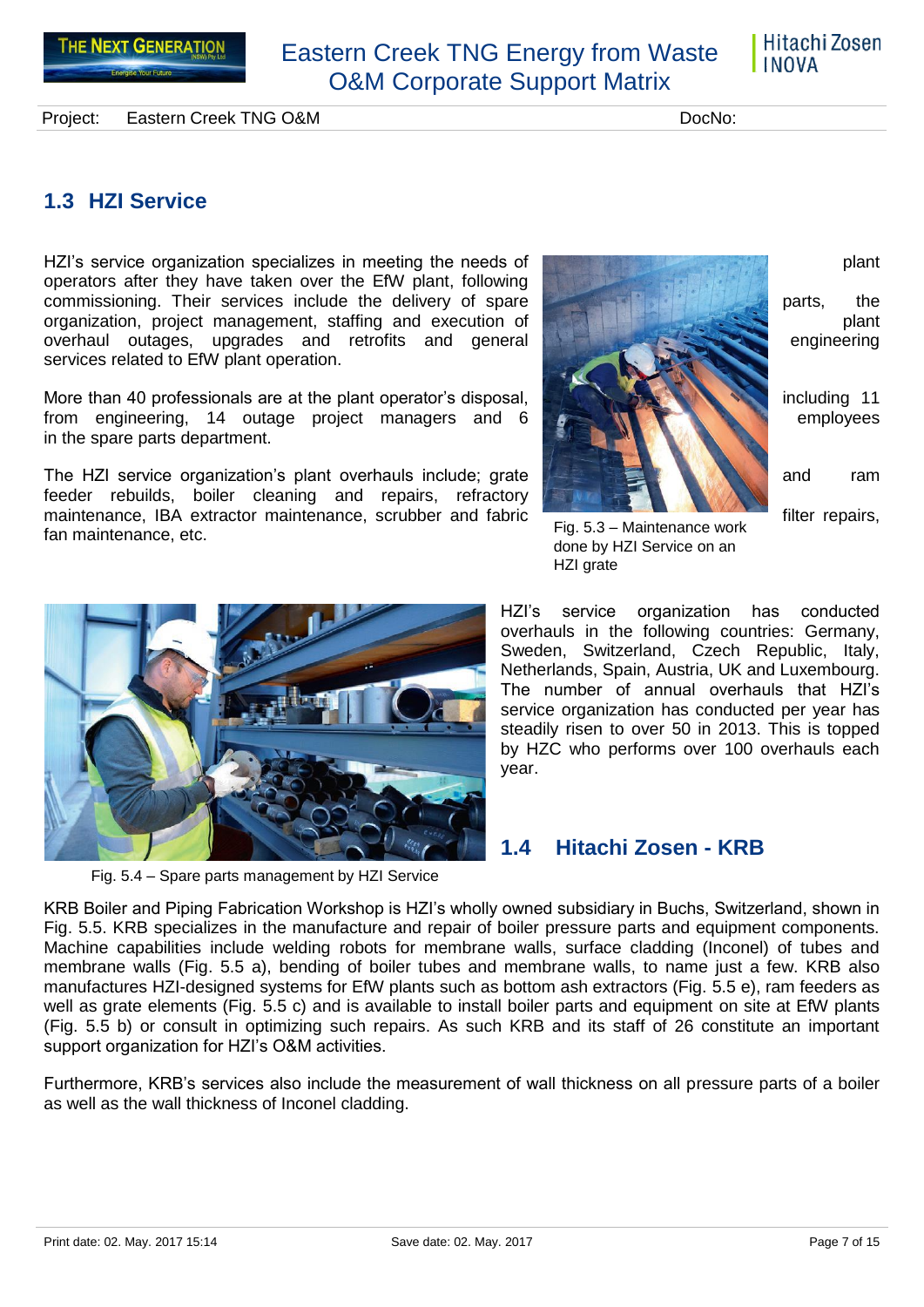### Hitachi Zosen **INOVA**

### Project: Eastern Creek TNG O&M DocNo: DocNo:



Fig. 5.5 – KRB Boiler and Piping Fabrication Workshop, HZI's wholly owned subsidiary in Buchs, Switzerland, specializing in the manufacture and repair of boiler pressure parts and equipment components (KRB)



Fig.5.5 a - Robot for welding Inconel cladding onto membrane walls (KRB)



Fig. 5.5 b – Hoisting of a replacement superheater tube bundle with a mobile crane to the top of the boiler building for installation during annual overhaul (KRB)

Fig. 5.5 e – Manufactured bottom ash extractor ready for transportation (KRB)

Fig. 5.5 f – Connecting piping between the

boiler drum and membrane wall (KRB)

KRB also has expertise and experience in the replacement of superheater and economizer tube bundles and membrane walls of boilers during annual outages. An example of KRB's services in this regard is shown in Fig. 5.5 b. A further example of the components that KRB manufactures is the connecting piping between the boiler drum and membrane wall of an EfW plant, shown in Fig. 5.5 f.

While the pressure parts for the TNG EfW plant will likely be sourced in southeast Asia, KRB's experience will be drawn upon to provide consulting as well as quality assurance services. Such activities are expected to begin in operating year 5 and are priced accordingly in this proposal.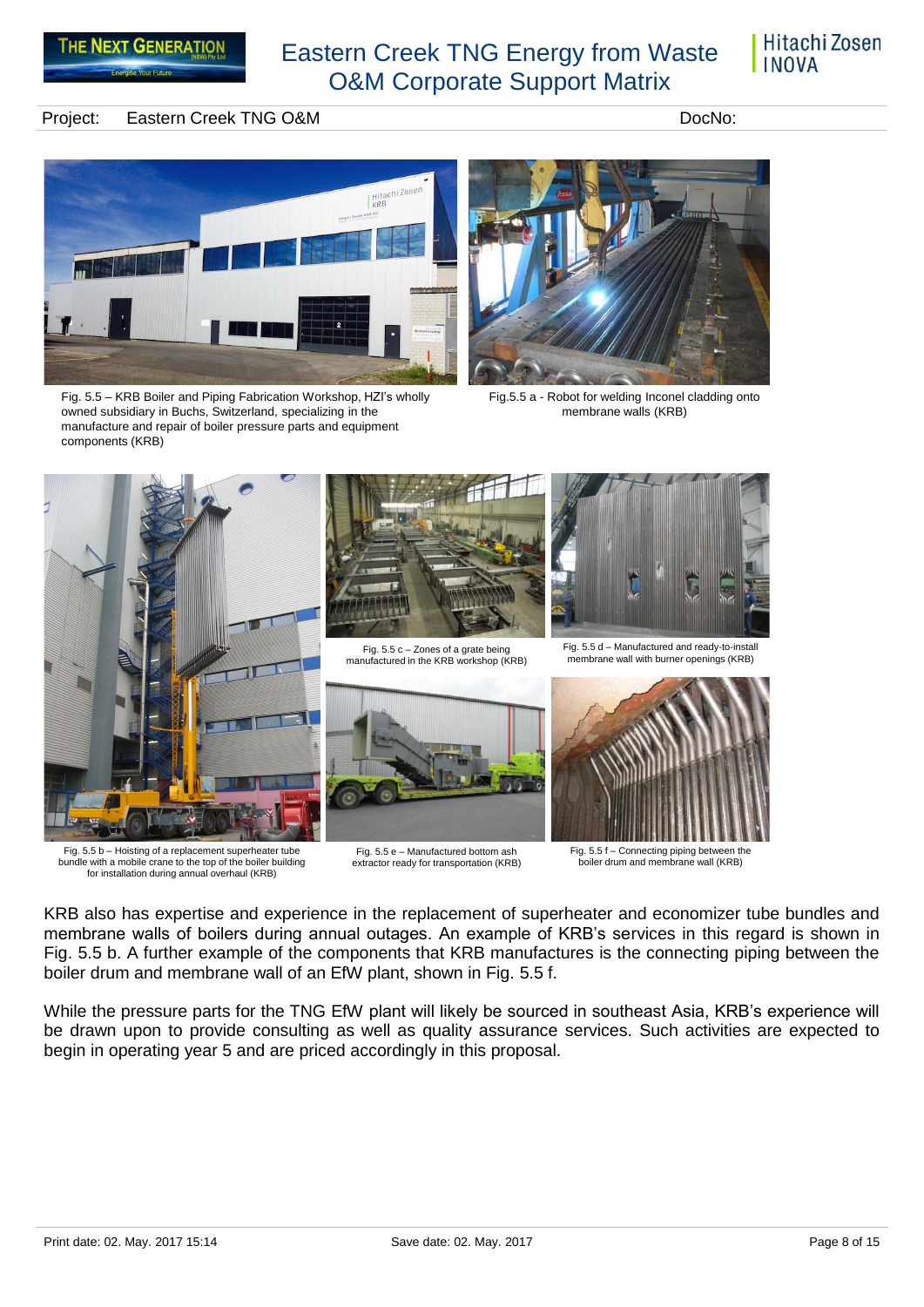



Project: Eastern Creek TNG O&M DocNo: DocNo:

## <span id="page-8-0"></span>**1.5 HZI LABORATORY**

The laboratory of HZI is focused on meeting the demands of energy from waste (EfW) plant operators. Their range of services is as broad as the variety of questions arising in connection with thermal waste treatment. Their dedicated staff verifies compliance with emission limits and performance parameters, measures relevant process parameters, carries out root-cause analysis in case of operational problems, etc.

Decades of supporting plant operators in all HZI-built EfW plants during commissioning and subsequent operations gives them an extensive data base to draw from. Coupled with an impressive inventory of sampling and analytical equipment uniquely specialized and suited to the needs of EfW plant operators enables the lab team to provide quick and reliable information whenever required.



Fig.  $5.6 a - HZI's$ laboratory analytical services



Fig. 5.6 b – An HZI laboratory expert for on-site measurements using portable instruments

Fig.  $5.6 c -$ 

HZI's laboratory analytical services

The renowned German Quality Assurance / Quality Control (QA/QC) organization, TÜV Süd, has been using the services of HZI's laboratory for several years when planning and executing testing campaigns on EfW plants. The fast response times, profound process knowledge, good working practice and reliable analysis results of HZI's laboratory have been some of the reasons for the continuing successful cooperation between HZI and TÜV Süd.

## <span id="page-8-1"></span>**1.6 Key Persons**

Fig. 5.7 depicts the organization chart of HZI. The following is a list of key know-how carriers within the HZI organization who contribute in significant ways to the successful design, execution, operation and maintenance of EfW plants.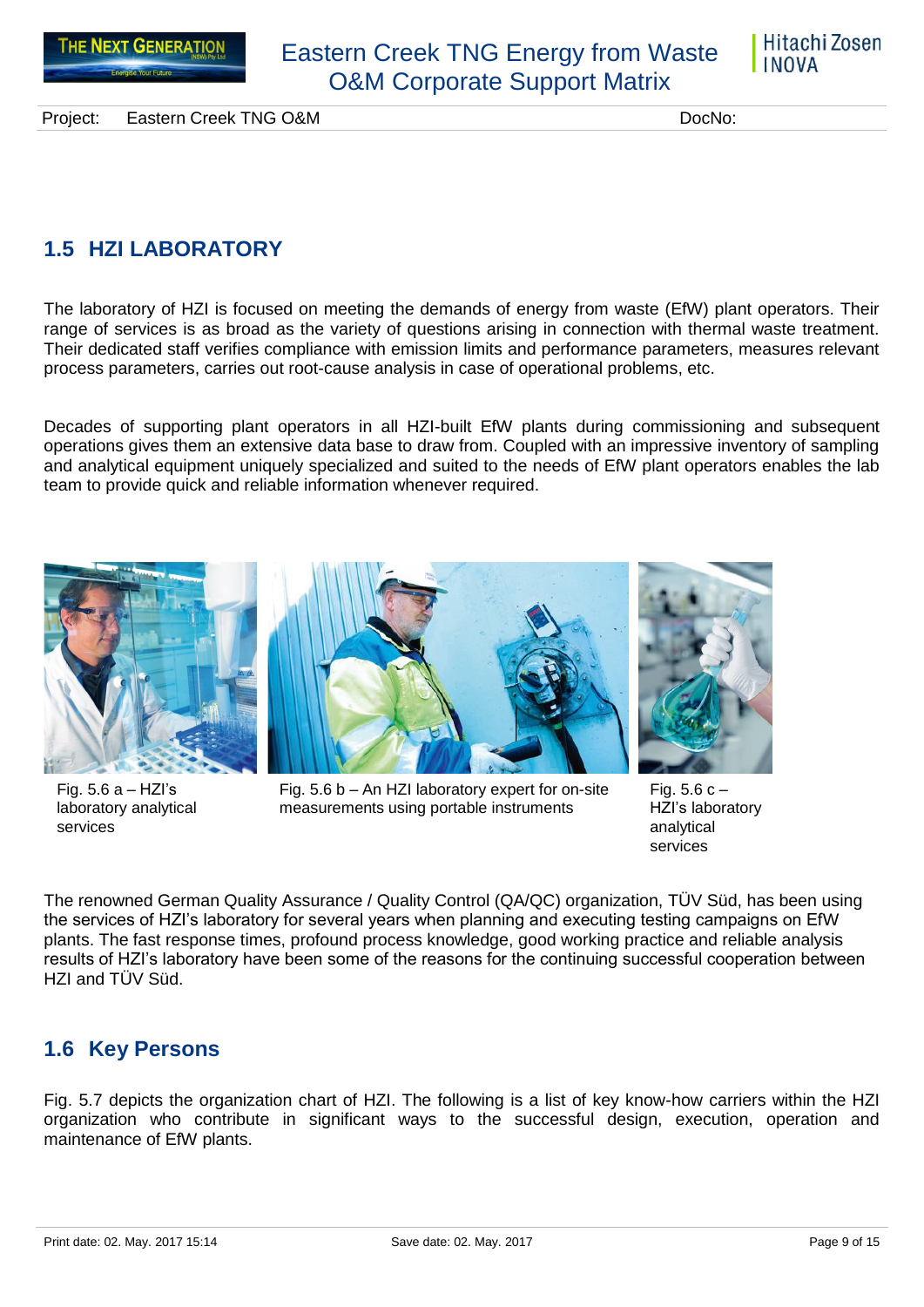

*René M. Süsstrunk – Vice President, HZI Service*

Mr. Süsstrunk is responsible for directing all of HZI's service activities. He manages a team of project managers tasked with performing overhauls of Energy from Waste plants built by HZI in many European countries. Also, an engineering team designs customized retrofit solutions to

maintain plants on a state-of-the-art level and improve their performance. The spare parts supplies also fall under Mr. Süsstrunk's responsibilities, as well as the Operations and Maintenance activities of HZI.

Mr. Süsstrunk has been with HZI since 1995. Prior to his current assignment he acted as project director for several EfW plants in Norway, Germany and the Netherlands and was tasked with overseeing HZI's project execution department. Before joining HZI Mr. Süsstrunk spent 11 years in the oil & gas industry commissioning and operating thermal turbo machinery

He holds a degree in mechanical engineering from the Institute of Technology in Winterthur, Switzerland as well as a degree in business management.

#### *Valentin J. Sieber – Vice President, HZI Project Execution*

As HZI's VP of project execution, Mr. Sieber is responsible for the delivery of turnkey EfW plants to all customers within the time, cost and performance constraints agreed. He manages over 100 professional engineers and technicians in HZI's offices in addition to the staff at the various construction sites. He also has at his disposal 19 commissioning engineers who make certain the plants go into operation following HZI's operating guidelines and perform according to the contractual terms. At any given time Mr. Sieber is involved in up to a half dozen EfW construction projects.

Mr. Sieber joined HZI in 2008 and brings with him vast experience in engineering, project management gained at numerous large utility projects in Europe, Asia, China and South Africa. He is an expert in matters involving management development, industrial relations, contract management, quality management (Six Sigma Green Belt) and risk management.

Mr. Sieber graduated from the Institute of Technology in Biel, Switzerland with a degree in electrical engineering as well as the University of South Africa in Pretoria as Master in Business Leadership.

#### *Philipp Bader, Vice President, HZI Combustion and Steam Power*

His degree in process engineering from the Swiss Federal Institute of technology in Zurich, Switzerland provides Mr. Bader with excellent qualifications to lead HZI's engineering organization tasked with designing and delivering state-of-the-art thermal waste treatment plants. He is responsible for 75 engineers who design and construct all aspects of HZI's core product, the combustion grate system and the associated steam generators to recover energy. Innovative approaches drive Mr. Bader to find new ways to answer questions arising from the ever-changing area of waste management.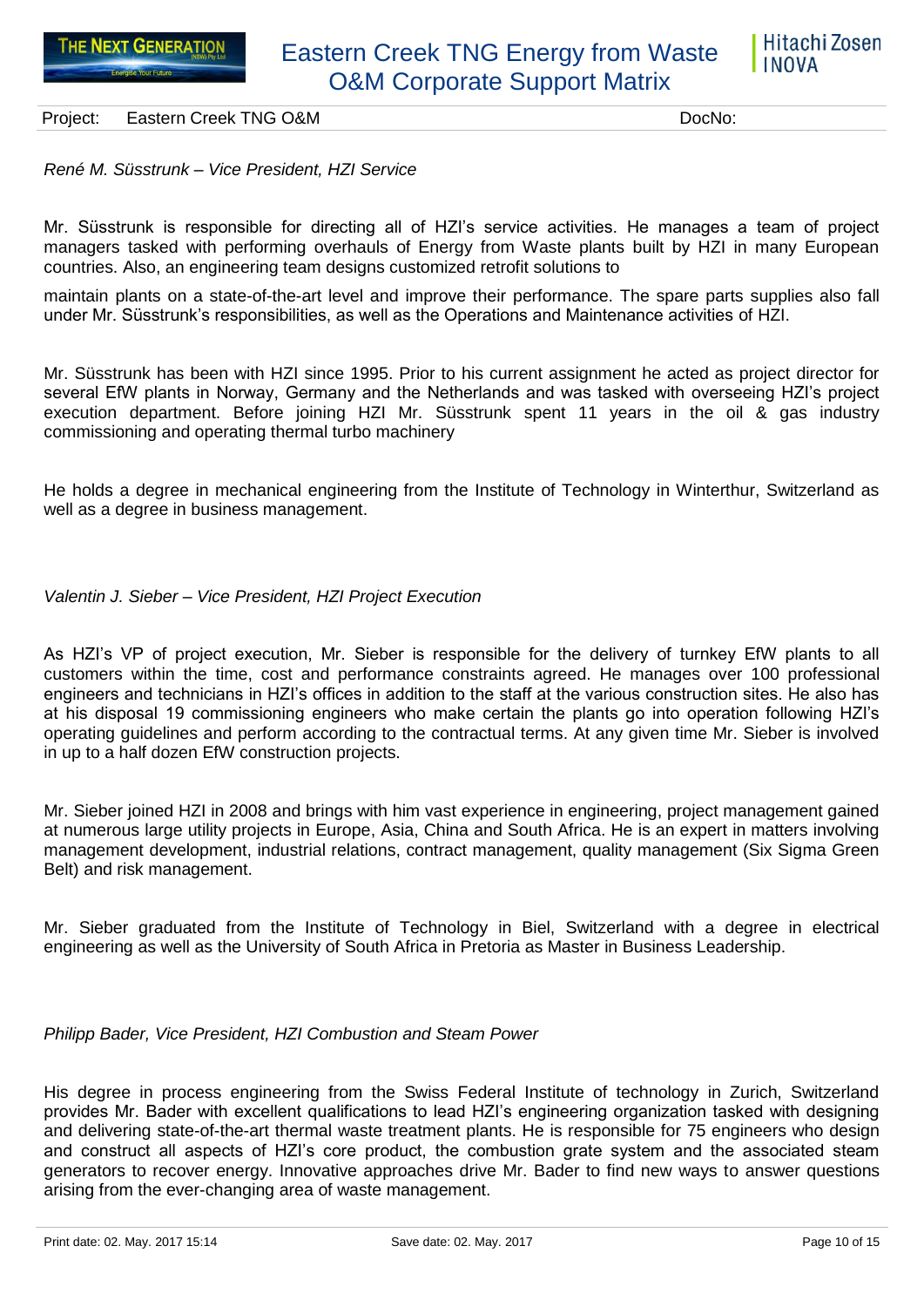

### **Hitachi Zosen INOVA**

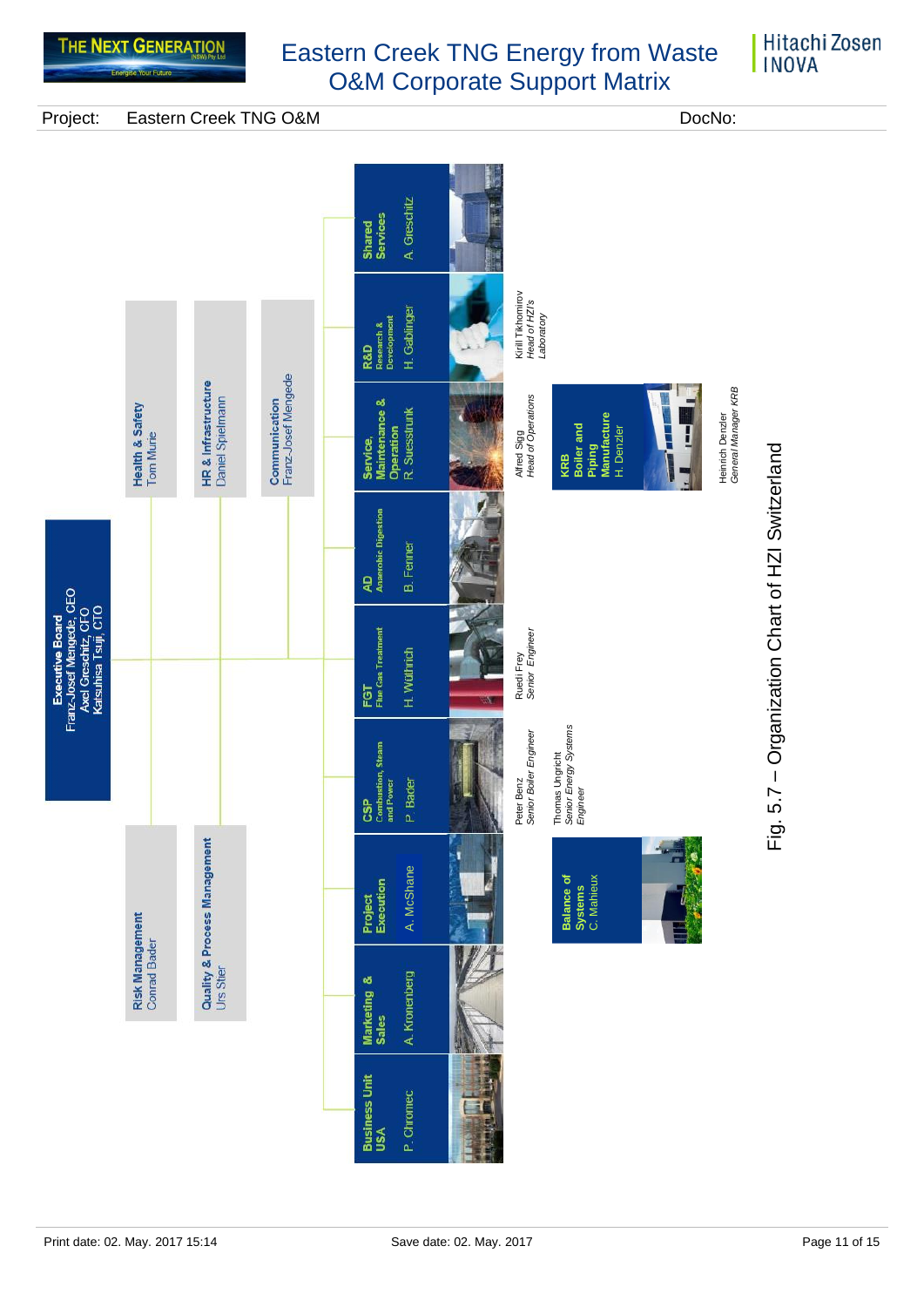

Mr. Bader has been with HZI since 1991 and has been responsible for system engineering, boiler design, flue gas treatment system design, product procurement and supply management. These roles have provided Mr. Bader with a comprehensive perspective of all aspects of thermal waste treatment plant design and project and engineering management.

*Hans Wüthrich – Vice President, HZI Flue Gas Treatment*

In his role as leader of HZI's System Unit FGT, Mr. Wüthrich is responsible for technology development and product delivery of HZI's in-house flue gas treatment systems. A long history with HZI since 1991 make him uniquely qualified for this assignment.

In his past Mr. Wüthrich was instrumental in managing the development and execution of a significant HZI development project involving an innovative and revolutionary new approach to thermal waste treatment. Following completion of the project he remained as operations manager of that plant in support of the owner's team. Management of EfW project execution and commissioning of several new plants provide Mr. Wüthrich with a strong foundation for his current assignment.

Mr. Wüthrich holds a mechanical engineering degree from the Institute of Technology in Winterthur, Switzerland as well as a degree in business engineering from STV in St. Gallen, Switzerland.

### *Kirill Tikhomirov – Head of HZI's Laboratory*

Dr. Tikhomirov manages a small but highly qualified team of laboratory technicians and the laboratory facilities of HZI. His team is dedicated to collecting and analyzing samples of various materials used or generated in the course of treating municipal solid waste. His duties also include measuring flue gas, air and water quality and characterizing solid waste, bottom ash and boiler residues and providing process engineering advice on the basis of the results found. The services of HZI's laboratory are sought after by operators of EfW plants in order to provide qualified results for their compliance reports to regulatory agencies and support their operations staff in trouble shooting tasks.

Dr. Tikhomirov, with HZI since 2008, has been instrumental in continuously optimizing, maintaining and updating HZI's analytical capabilities. As a result the laboratory is uniquely specialized in performing all analytical tasks associated with the day-to-day operation of an EfW plant.

Dr. Tikhomirov received his MS and BS degree in physical chemistry from the University of Novosibirsk, Russia and his PhD in chemistry from the Swiss Federal Institute of Technology in Zurich, Switzerland.

*Helen Gablinger – Director of Research & Development*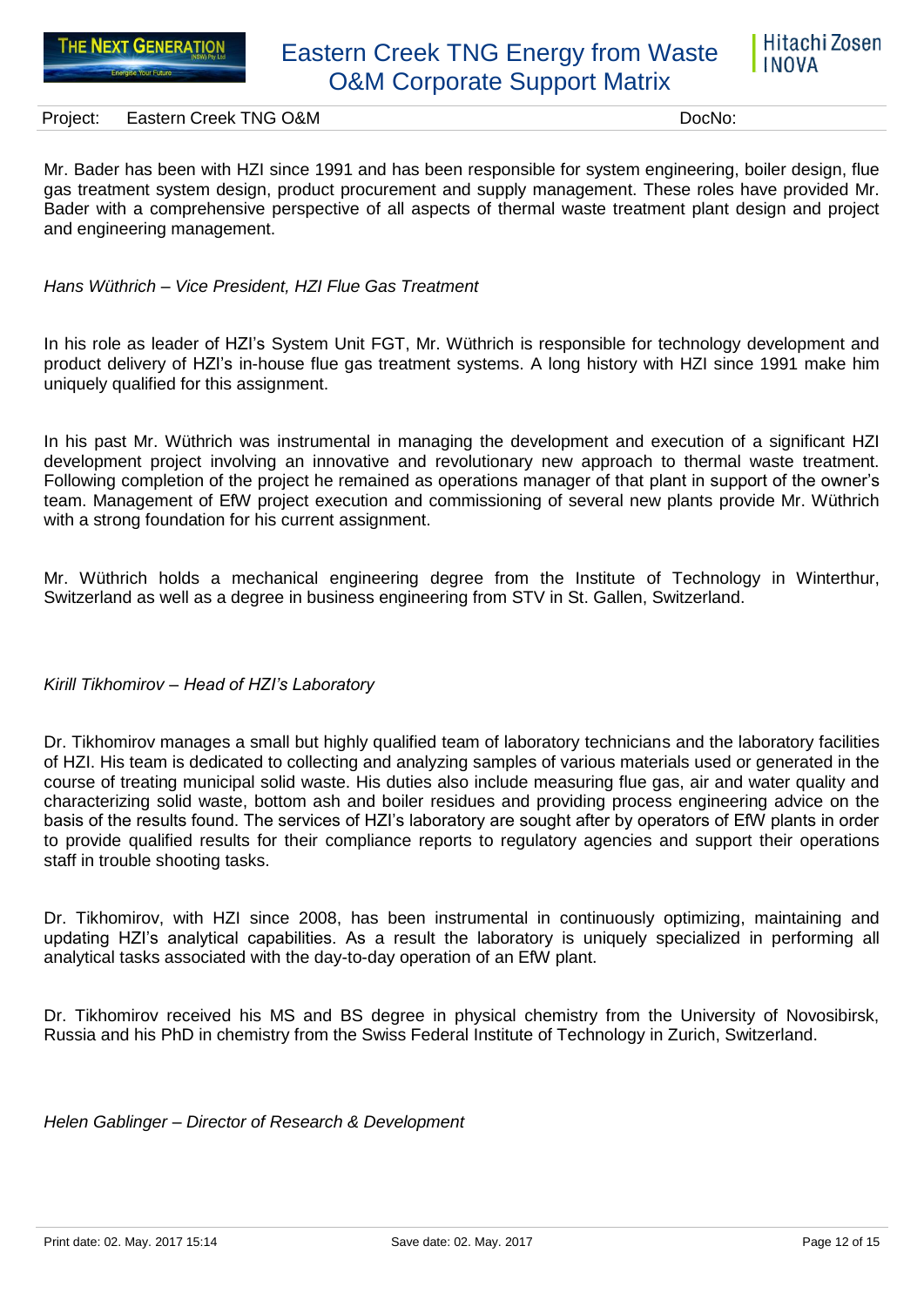

Project: Eastern Creek TNG O&M DocNo: DocNo:

Dr. Gablinger joined HZI in 1989 as a chemical engineer responsible for process design and sizing of EfW plants. Within a few years she took over the leadership of the system unit FGT and further developed that technology in the EfW market. This helped establish HZI as leading provider of turnkey EfW plants with inhouse technology from chute-to-stack.

Dr. Gablinger then acted as Vice President of Marketing and Sales with responsibilities for key regions of HZI in Europe and Asia, followed by an assignment to direct the worldwide sales activities of a German HZI subsidiary.

The experience gained from these activities prepared her well for the role of leading HZI's EfW research and development activities. Her team of 20 research engineers and technicians remain focused on developing solutions to continuously improve and expand HZI's product line and solve problems raised by HZI's clients.

Dr. Gablinger received her MS in chemical engineering as well as her PhD from the Swiss Federal Institute of Technology in Zurich, Switzerland. She also holds a MBA from IMD in Lausanne, Switzerland.

#### *Heinrich E. Denzler – General Manager KRB*

Mr. Denzler leads HZI's subsidiary KRB in Buchs, Switzerland with its staff of 26. KRB has a long history specializing in providing products and services associated with the thermal treatment of municipal solid waste. KRB combines a Swiss sense of quality with outsourcing of certain fabrication tasks to Eastern European locations.

Mr. Denzler's background begins with a long career in the servicing and maintenance of steam turbines and generators, followed by 15 years as facility manager of a Swiss EfW plant. This and his role as head of design for a water cooled grate system provides Mr. Denzler with a solid foundation to lead KRB in the area of EfW plant maintenance. He is continuously on the lookout to optimize KRB's capabilities in terms of machinery and qualifications to support its clients.

Mr. Denzler is a certified mechanic and qualified service engineer.

#### *Alfred Sigg – Director of Operations*

32 years of experience in various aspects of waste management ranging from research and development, process and project engineering and execution, sales and general operations management give Mr. Sigg a solid foundation to lead HZI's Operations & Maintenance Organization. He is in charge of defining and establishing HZI's market position as a full service operator of EfW plants designed and built by HZI. In this role he draws from the know-how available in-house to develop operations concepts that generate the most value for the plant's owners.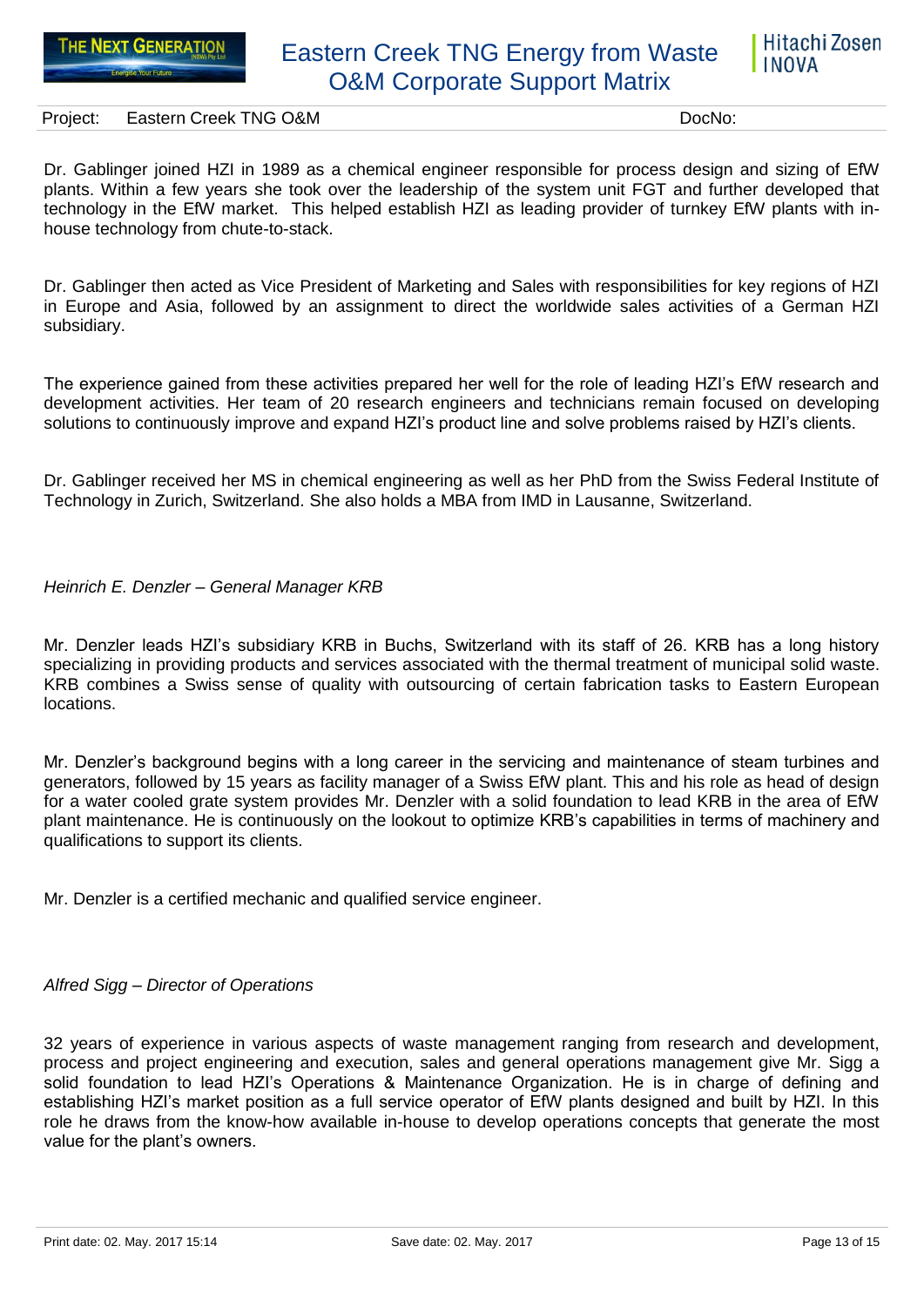

Prior to his present role as director of operations, Mr. Sigg spent 7 years leading HZI's R&D efforts. His operations experience was developed during his 10-year assignment as general manager of HZI's US hazardous waste incineration plant where he was responsible for a staff of 200 persons.

Mr. Sigg holds a degree in process engineering from the Swiss Federal Institute of Technology in Zurich, Switzerland and an MBA from Georgia State University, Atlanta USA.

### *Tom Murie – HSE Director*

A visionary leader in Health, Safety and Environment with measurable HSE improvement results through people and HSE management systems development in Global HSE Leadership roles over the past 20 years. Mr. Murie holds a NEBOSH Health and Safety Diploma, MBA from Napier University, Edinburgh, UK and a Master's Degree in European HSE Law from Salford University, UK.

Mr. Murie has built up a wealth of extensive global experience within manufacturing, construction and power generation sectors. Specialising in human factors, safety leadership and influencing positive outcomes through people engagement interventions and an aligned HSE strategy. He is a member of the Institute of Occupational Safety and Health (IOSH) and The Association of Insurance and Risk Managers in Industry and Commerce (AIRMIC) with sound commercial understanding of the impacts of good EHS leadership. A certified Six Sigma Green Belt.

Mr. Murie is responsible for HZI's health, safety and environmental compliance program at all sites, including all new construction projects and operations activities.

#### *Peter M. Benz*

Dr. Benz received his MS in mechanical engineering from the Swiss Federal Institute of Technology in Zurich, Switzerland (ETH) and wrote his PhD thesis on sulfur dioxide corrosion and mass transfer in boiler systems at that Institute. He then led a team of PhD students in catalytic and lean premixed combustion at the Paul Scherrer Institute of the ETH. He has been with HZI since 1997 and has developed a solid technical foundation for the company's combustion and heat recovery processes. Today he acts as Senior Engineer for incineration and boiler systems, responsible for all technical standards and technological developments. His careful and critical review of any question posed of him makes him an invaluable resource for engineers and operators alike. His boiler designs are driven by a desire for high efficiency coupled with a conservative technical approach.

#### *Thomas Ungricht*

As HZI's Senior Engineer for Water Steam Cycle applications, Mr. Ungricht is the technological decision maker when it comes to designing the most appropriate energy recovery concept for specialized EfW plants. Highly efficient turbine cycles and complex heat extraction systems are key to modern resource recovery systems.